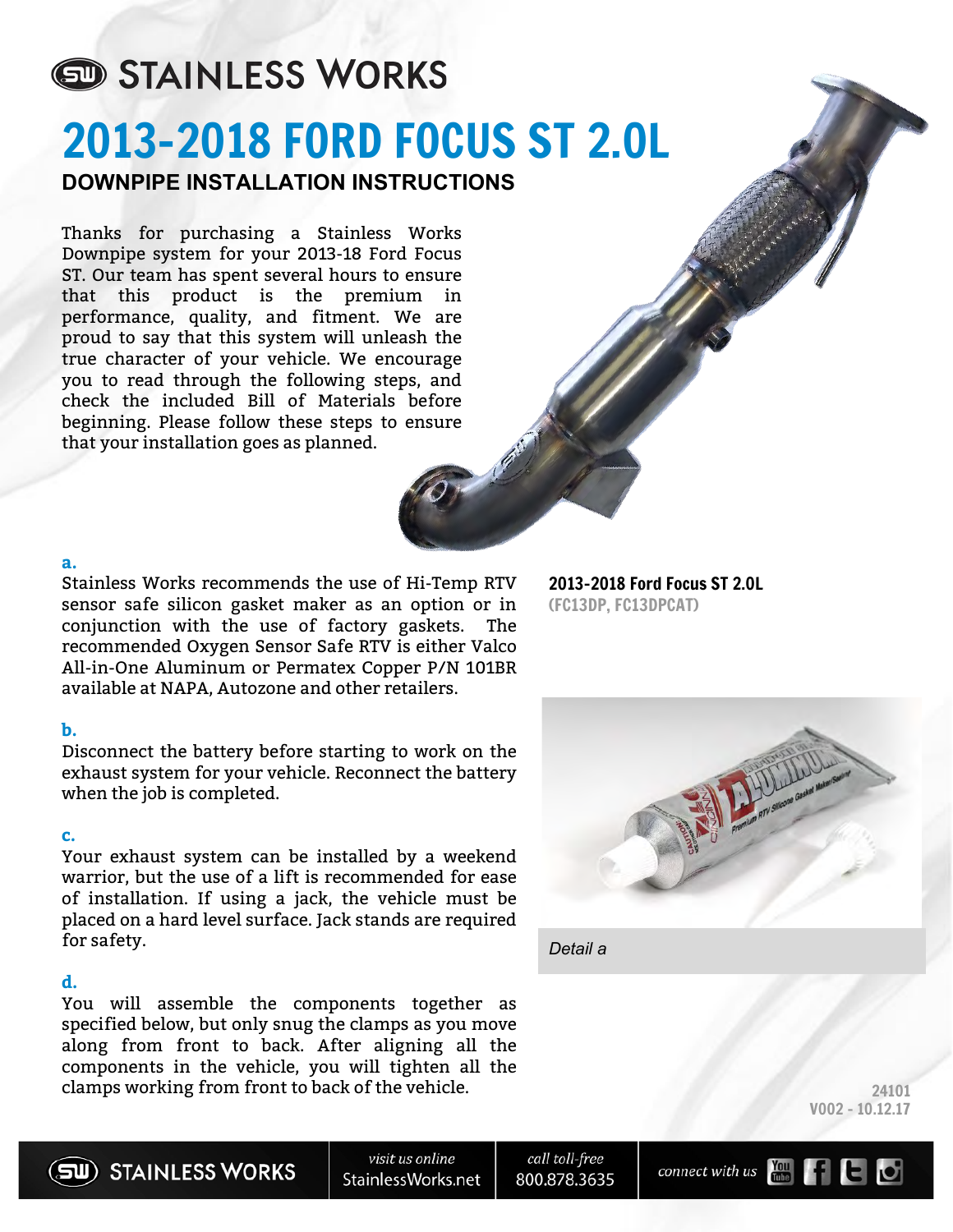## 2013-2018 FORD FOCUS ST **DOWNPIPE INSTALLATION INSTRUCTIONS PAGE 2**

#### **DISASSEMBLY**

#### **1.**

Disconnect battery.

#### **2.**

Raise and support vehicle.

#### **3.**

Remove T30 Torx screws from engine service cover and remove.

#### **4.**

Remove (4) 10mm bolts and (2) 10mm nuts from front subframe brace and remove brace.

### **5.**

Remove (2) 10mm nuts from flange at factory connection point.

#### **6.**

Remove (4) 8mm nuts from the front hanger and bracket on the downpipe.

#### **7.**

Unplug the O2 sensors. We recommend removing the O2 sensors once the downpipe is removed from the vehicle.

#### **8.**

Remove (2) 8mm bolts from the rear hanger on the downpipe.

### **9.**

Remove the downpipe V-band 18mm nut. Make sure not to lose the gasket, as it will be reused. The downpipe can now be removed from the vehicle.

> 24101 V002 - 10.12.17